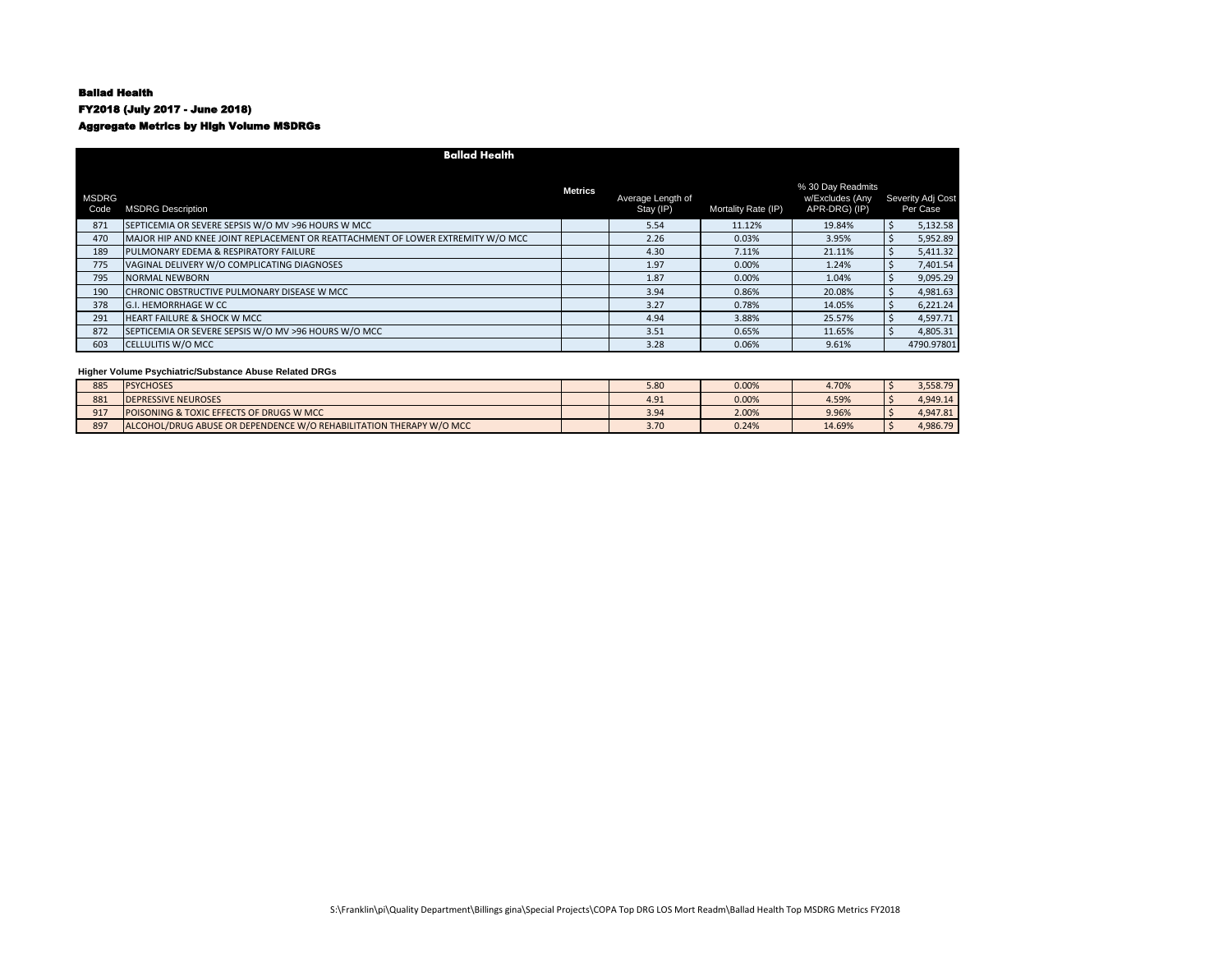|                      | <b>Bristol Regional Medical Center</b>                                          |                                |                            |                                                       |  |                               |  |  |  |  |  |
|----------------------|---------------------------------------------------------------------------------|--------------------------------|----------------------------|-------------------------------------------------------|--|-------------------------------|--|--|--|--|--|
| <b>MSDRG</b><br>Code | <b>Metrics</b><br><b>MSDRG Description</b>                                      | Average Length of<br>Stay (IP) | <b>Mortality Rate (IP)</b> | % 30 Day Readmits<br>w/Excludes (Any<br>APR-DRG) (IP) |  | Severity Adj<br>Cost Per Case |  |  |  |  |  |
| 470                  | MAJOR HIP AND KNEE JOINT REPLACEMENT OR REATTACHMENT OF LOWER EXTREMITY W/O MCC | 2.07                           | 0.14%                      | 4.45%                                                 |  | 5,163.31                      |  |  |  |  |  |
| 871                  | SEPTICEMIA OR SEVERE SEPSIS W/O MV >96 HOURS W MCC                              | 6.77                           | 12.34%                     | 22.38%                                                |  | 5,391.53                      |  |  |  |  |  |
| 189                  | PULMONARY EDEMA & RESPIRATORY FAILURE                                           | 4.81                           | 4.78%                      | 26.35%                                                |  | 5,073.61                      |  |  |  |  |  |
| 775                  | VAGINAL DELIVERY W/O COMPLICATING DIAGNOSES                                     | 1.87                           | 0.00%                      | 1.17%                                                 |  | 9.970.07                      |  |  |  |  |  |
| 378                  | <b>G.I. HEMORRHAGE W CC</b>                                                     | 3.74                           | 0.46%                      | 12.62%                                                |  | 6,259.55                      |  |  |  |  |  |
| 291                  | <b>HEART FAILURE &amp; SHOCK W MCC</b>                                          | 5.74                           | 2.52%                      | 24.85%                                                |  | 4,718.53                      |  |  |  |  |  |
| 690                  | KIDNEY & URINARY TRACT INFECTIONS W/O MCC                                       | 3.39                           | 0.32%                      | 13.33%                                                |  | 4,506.07                      |  |  |  |  |  |
| 190                  | CHRONIC OBSTRUCTIVE PULMONARY DISEASE W MCC                                     | 4.43                           | 0.98%                      | 19.80%                                                |  | 4,682.04                      |  |  |  |  |  |
| 795                  | <b>NORMAL NEWBORN</b>                                                           | 1.74                           | 0.00%                      | 0.34%                                                 |  | 5,321.08                      |  |  |  |  |  |
| 392                  | <b>ESOPHAGITIS, GASTROENT &amp; MISC DIGEST DISORDERS W/O MCC</b>               | 3.63                           | 0.00%                      | 13.38%                                                |  | 5,430.56                      |  |  |  |  |  |

| 885 | <b>PSYCHOSES</b>                                                    | 6.26 | 0.00% | 3.85%  | 4,173.85 |
|-----|---------------------------------------------------------------------|------|-------|--------|----------|
| 881 | <b>DEPRESSIVE NEUROSES</b>                                          | 4.44 | 0.00% | 4.52%  | 4,165.85 |
| 918 | POISONING & TOXIC EFFECTS OF DRUGS W/O MCC                          | 3.02 | 0.00% | 4.29%  | 5.680.78 |
| 897 | ALCOHOL/DRUG ABUSE OR DEPENDENCE W/O REHABILITATION THERAPY W/O MCC | 4.40 | 0.00% | 11.59% | 5,373.68 |
| 884 | ORGANIC DISTURBANCES & INTELLECTUAL DISABILITY                      | 7.66 | 0.00% | 16.67% | 6,761.70 |
| 882 | NEUROSES EXCEPT DEPRESSIVE                                          | 4.00 | 0.00% | 0.00%  | 3,467.10 |
| 917 | POISONING & TOXIC EFFECTS OF DRUGS W MCC                            | 3.94 | 1.61% | 9.26%  | 4.911.48 |

|                      | <b>Dickenson Community Hospital</b>                    |                |                                |                     |                                                       |                               |           |  |  |  |  |
|----------------------|--------------------------------------------------------|----------------|--------------------------------|---------------------|-------------------------------------------------------|-------------------------------|-----------|--|--|--|--|
| <b>MSDRG</b><br>Code | <b>MSDRG Description</b>                               | <b>Metrics</b> | Average Length of<br>Stay (IP) | Mortality Rate (IP) | % 30 Day Readmits<br>w/Excludes (Any<br>APR-DRG) (IP) | Severity Adj<br>Cost Per Case |           |  |  |  |  |
| 057                  | DEGENERATIVE NERVOUS SYSTEM DISORDERS W/O MCC          |                | 18.67                          | 0.00%               |                                                       |                               | 16,987.05 |  |  |  |  |
| 190                  | CHRONIC OBSTRUCTIVE PULMONARY DISEASE W MCC            |                | 2.00                           | 0.00%               | 0.00%                                                 |                               | 3,227.49  |  |  |  |  |
| 194                  | SIMPLE PNEUMONIA & PLEURISY W CC                       |                | 2.33                           | 0.00%               | 0.00%                                                 |                               | 5,001.79  |  |  |  |  |
| 603                  | CELLULITIS W/O MCC                                     |                | 2.33                           | 0.00%               | 50.00%                                                |                               | 3,485.83  |  |  |  |  |
| 871                  | SEPTICEMIA OR SEVERE SEPSIS W/O MV >96 HOURS W MCC     |                | 2.00                           | 0.00%               | 0.00%                                                 |                               | 1,979.45  |  |  |  |  |
| 192                  | CHRONIC OBSTRUCTIVE PULMONARY DISEASE W/O CC/MCC       |                | 2.00                           | 0.00%               | 0.00%                                                 |                               | 6,993.81  |  |  |  |  |
| 392                  | ESOPHAGITIS, GASTROENT & MISC DIGEST DISORDERS W/O MCC |                | 1.50                           | 0.00%               | 0.00%                                                 |                               | 4,079.42  |  |  |  |  |
| 872                  | SEPTICEMIA OR SEVERE SEPSIS W/O MV >96 HOURS W/O MCC   |                | 1.50                           | 0.00%               | 0.00%                                                 |                               | 2,907.26  |  |  |  |  |

| 885 | <b>PSYCHOSES</b>                               | 10.60                 | 0.00% |  | 10,275.66 |
|-----|------------------------------------------------|-----------------------|-------|--|-----------|
| 884 | ORGANIC DISTURBANCES & INTELLECTUAL DISABILITY | $\mathbf{A}$<br>11.36 | 0.00% |  | 10.002.72 |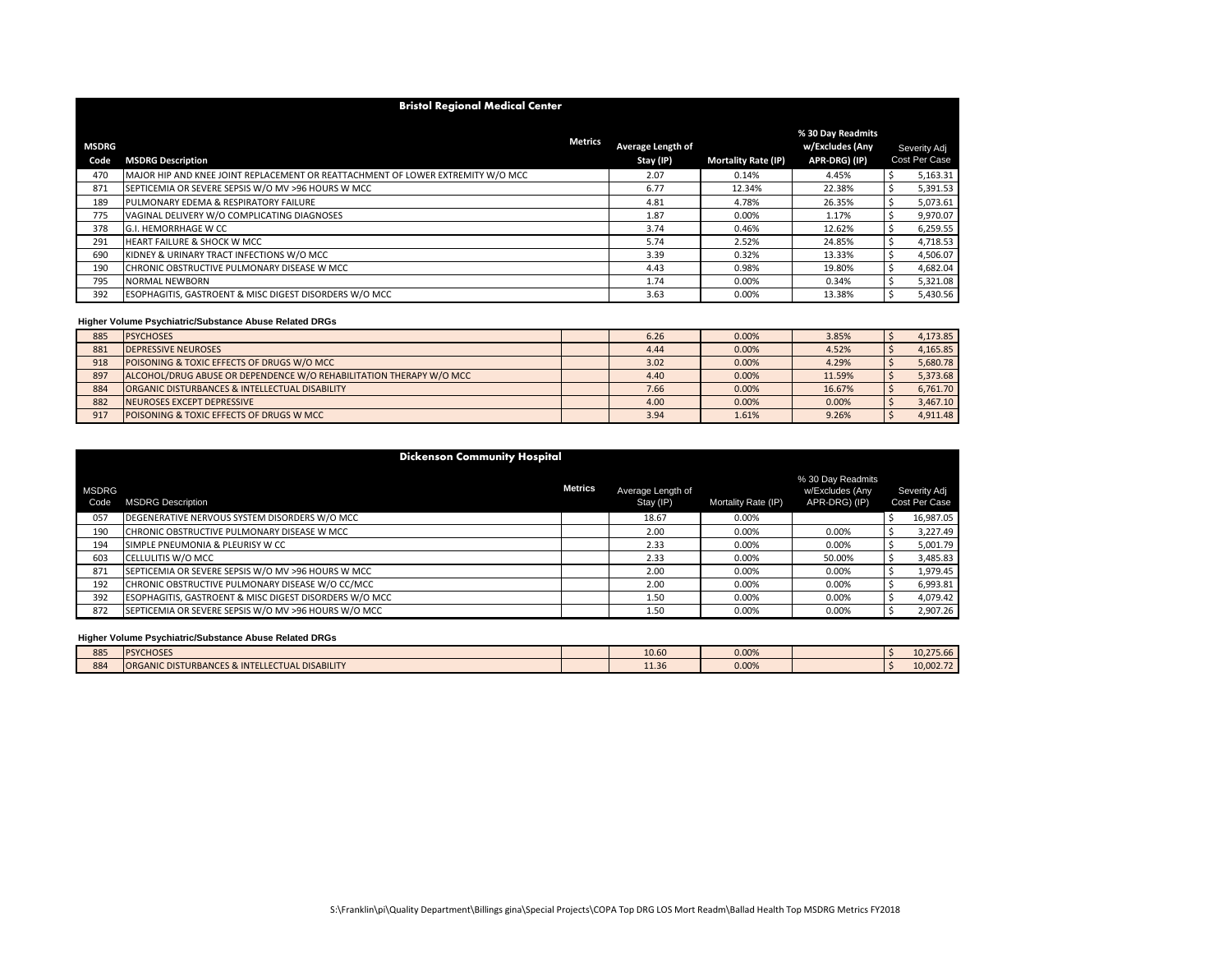|                      | <b>Franklin Woods Community Hospital</b>                          |                                |                            |                                                       |  |                               |  |  |  |  |  |  |  |
|----------------------|-------------------------------------------------------------------|--------------------------------|----------------------------|-------------------------------------------------------|--|-------------------------------|--|--|--|--|--|--|--|
| <b>MSDRG</b><br>Code | <b>Metrics</b><br><b>MSDRG Description</b>                        | Average Length of<br>Stay (IP) | <b>Mortality Rate (IP)</b> | % 30 Day Readmits<br>w/Excludes (Any<br>APR-DRG) (IP) |  | Severity Adj<br>Cost Per Case |  |  |  |  |  |  |  |
| 795                  | <b>NORMAL NEWBORN</b>                                             | 1.93                           | 0.00%                      | 0.49%                                                 |  | 9,007.06                      |  |  |  |  |  |  |  |
| 775                  | VAGINAL DELIVERY W/O COMPLICATING DIAGNOSES                       | 2.00                           | 0.00%                      | 1.28%                                                 |  | 5,075.12                      |  |  |  |  |  |  |  |
| 766                  | CESAREAN SECTION W/O CC/MCC                                       | 2.80                           | 0.00%                      | 2.01%                                                 |  | 5,271.43                      |  |  |  |  |  |  |  |
| 794                  | NEONATE W OTHER SIGNIFICANT PROBLEMS                              | 2.28                           | 0.00%                      | 1.23%                                                 |  | 1,435.99                      |  |  |  |  |  |  |  |
| 690                  | KIDNEY & URINARY TRACT INFECTIONS W/O MCC                         | 2.22                           | 0.00%                      | 9.38%                                                 |  | 4,846.95                      |  |  |  |  |  |  |  |
| 871                  | SEPTICEMIA OR SEVERE SEPSIS W/O MV >96 HOURS W MCC                | 5.35                           | 5.13%                      | 17.90%                                                |  | 5,159.00                      |  |  |  |  |  |  |  |
| 392                  | <b>ESOPHAGITIS, GASTROENT &amp; MISC DIGEST DISORDERS W/O MCC</b> | 2.54                           | 0.00%                      | 12.42%                                                |  | 4,837.30                      |  |  |  |  |  |  |  |
| 603                  | <b>CELLULITIS W/O MCC</b>                                         | 3.06                           | 0.00%                      | 8.44%                                                 |  | 5,317.62                      |  |  |  |  |  |  |  |
| 190                  | CHRONIC OBSTRUCTIVE PULMONARY DISEASE W MCC                       | 4.11                           | 0.64%                      | 18.12%                                                |  | 5,417.57                      |  |  |  |  |  |  |  |
| 872                  | SEPTICEMIA OR SEVERE SEPSIS W/O MV >96 HOURS W/O MCC              | 3.24                           | 0.64%                      | 9.15%                                                 |  | 4,760.00                      |  |  |  |  |  |  |  |

|                      | <b>Hancock County Hospital</b>                                             |                |                                |                     |                                                       |                               |
|----------------------|----------------------------------------------------------------------------|----------------|--------------------------------|---------------------|-------------------------------------------------------|-------------------------------|
| <b>MSDRG</b><br>Code | <b>MSDRG Description</b>                                                   | <b>Metrics</b> | Average Length of<br>Stay (IP) | Mortality Rate (IP) | % 30 Day Readmits<br>w/Excludes (Any<br>APR-DRG) (IP) | Severity Adj<br>Cost Per Case |
| 194                  | SIMPLE PNEUMONIA & PLEURISY W CC                                           |                | 3.42                           | 3.85%               | 0.00%                                                 | 8,235.17                      |
| 603                  | <b>CELLULITIS W/O MCC</b>                                                  |                | 3.43                           | 0.00%               | 0.00%                                                 | 6.744.22                      |
| 190                  | CHRONIC OBSTRUCTIVE PULMONARY DISEASE W MCC                                |                | 3.54                           | 0.00%               | 22.22%                                                | 5,531.18                      |
| 690                  | KIDNEY & URINARY TRACT INFECTIONS W/O MCC                                  |                | 2.75                           | 0.00%               | 10.00%                                                | 5,275.62                      |
| 195                  | SIMPLE PNEUMONIA & PLEURISY W/O CC/MCC                                     |                | 2.60                           | 0.00%               | 0.00%                                                 | 6,292.89                      |
| 641                  | <b>IMISC DISORDERS OF NUTRITION.METABOLISM.FLUIDS/ELECTROLYTES W/O MCC</b> |                | 3.67                           | 0.00%               | 50.00%                                                | 7,704.86                      |
| 872                  | SEPTICEMIA OR SEVERE SEPSIS W/O MV >96 HOURS W/O MCC                       |                | 3.33                           | 0.00%               | 33.33%                                                | 5,265.40                      |
| 292                  | <b>HEART FAILURE &amp; SHOCK W CC</b>                                      |                | 3.14                           | 0.00%               | 0.00%                                                 | 5,333.81                      |
| 439                  | DISORDERS OF PANCREAS EXCEPT MALIGNANCY W CC                               |                | 2.43                           | 0.00%               | 0.00%                                                 | 4,791.96                      |
| 871                  | SEPTICEMIA OR SEVERE SEPSIS W/O MV >96 HOURS W MCC                         |                | 3.50                           | 0.00%               | 0.00%                                                 | 3.964.96                      |

|              | <b>Hawkins County Memorial Hospital</b>                |                   |                            |                 |  |               |  |  |  |  |  |  |  |  |  |  |
|--------------|--------------------------------------------------------|-------------------|----------------------------|-----------------|--|---------------|--|--|--|--|--|--|--|--|--|--|
|              | % 30 Day Readmits                                      |                   |                            |                 |  |               |  |  |  |  |  |  |  |  |  |  |
| <b>MSDRG</b> | <b>Metrics</b>                                         | Average Length of |                            | w/Excludes (Any |  | Severity Adj  |  |  |  |  |  |  |  |  |  |  |
| Code         | <b>MSDRG Description</b>                               | Stay (IP)         | <b>Mortality Rate (IP)</b> | APR-DRG) (IP)   |  | Cost Per Case |  |  |  |  |  |  |  |  |  |  |
| 189          | PULMONARY EDEMA & RESPIRATORY FAILURE                  | 3.75              | 0.00%                      | 12.24%          |  | 4,634.39      |  |  |  |  |  |  |  |  |  |  |
| 193          | SIMPLE PNEUMONIA & PLEURISY W MCC                      | 4.38              | 0.00%                      | 11.32%          |  | 4,954.18      |  |  |  |  |  |  |  |  |  |  |
| 291          | <b>HEART FAILURE &amp; SHOCK W MCC</b>                 | 4.27              | 0.00%                      | 19.15%          |  | 4,214.50      |  |  |  |  |  |  |  |  |  |  |
| 871          | SEPTICEMIA OR SEVERE SEPSIS W/O MV >96 HOURS W MCC     | 3.79              | 3.57%                      | 10.53%          |  | 3,260.76      |  |  |  |  |  |  |  |  |  |  |
| 194          | SIMPLE PNEUMONIA & PLEURISY W CC                       | 3.45              | 0.00%                      | 14.81%          |  | 6.048.49      |  |  |  |  |  |  |  |  |  |  |
| 872          | SEPTICEMIA OR SEVERE SEPSIS W/O MV >96 HOURS W/O MCC   | 3.72              | 0.00%                      | 14.29%          |  | 5,324.90      |  |  |  |  |  |  |  |  |  |  |
| 392          | ESOPHAGITIS, GASTROENT & MISC DIGEST DISORDERS W/O MCC | 3.07              | 0.00%                      | 14.29%          |  | 6,175.25      |  |  |  |  |  |  |  |  |  |  |
| 603          | <b>CELLULITIS W/O MCC</b>                              | 3.19              | 0.00%                      | 8.70%           |  | 5,069.60      |  |  |  |  |  |  |  |  |  |  |
| 190          | CHRONIC OBSTRUCTIVE PULMONARY DISEASE W MCC            | 2.92              | 0.00%                      | 9.52%           |  | 4,296.18      |  |  |  |  |  |  |  |  |  |  |
| 191          | CHRONIC OBSTRUCTIVE PULMONARY DISEASE W CC             | 3.29              | 0.00%                      | 16.67%          |  | 5,522.63      |  |  |  |  |  |  |  |  |  |  |

| 917 | <b>DF DRUGS W MCC</b><br><b>POISONING &amp; TOXIC EFFECTS OF \</b> | 3.0C | 0.00% | 0.00%  | 4.566.34 |
|-----|--------------------------------------------------------------------|------|-------|--------|----------|
| 918 | <b>POISONING &amp; TOXIC EFFECTS OF DRUGS W/O MCC</b>              | 2.00 | 0.00% | 14.29% | 4.026.14 |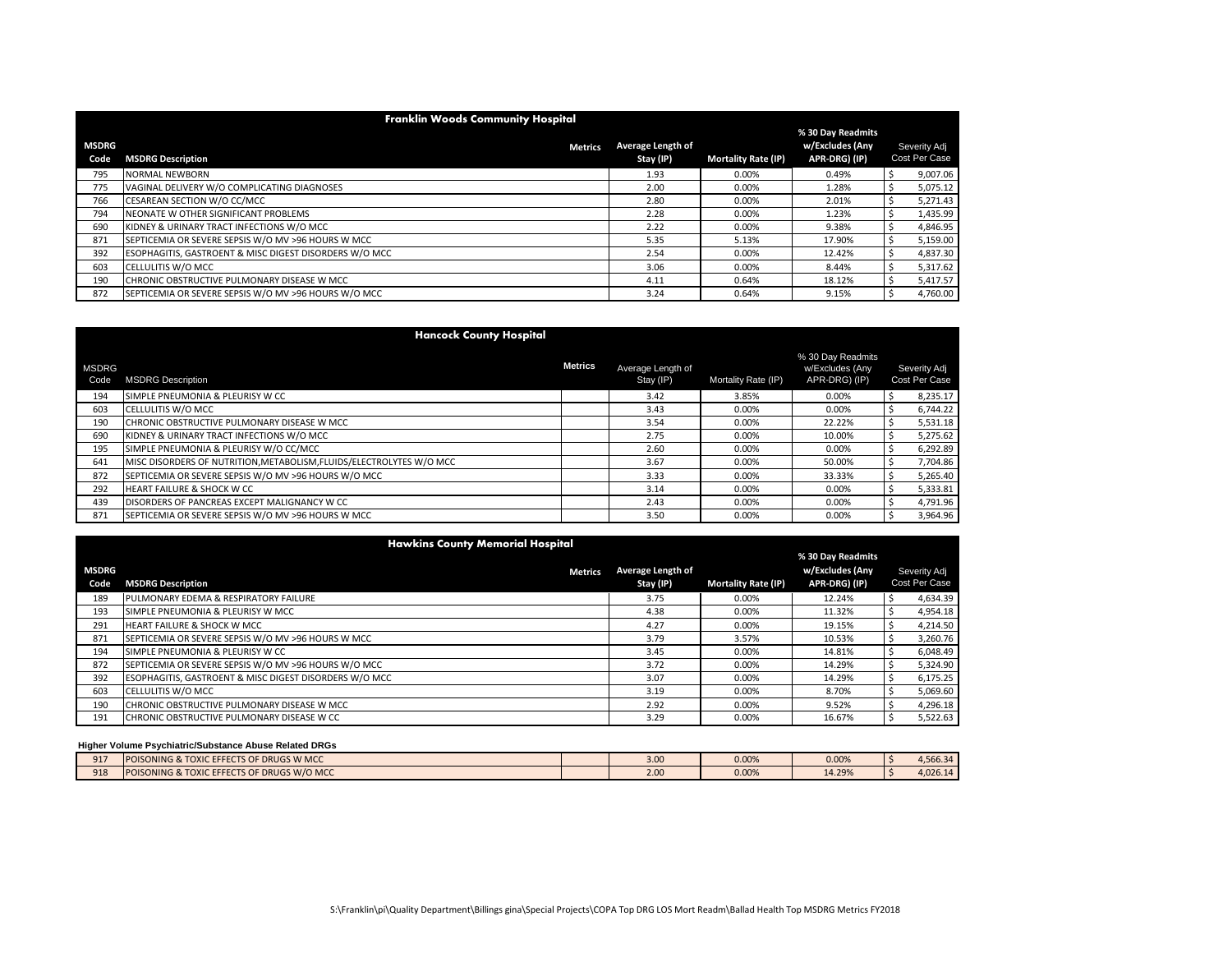|                      | <b>Holston Valley Medical Center</b>                                            |                                |                            |                                                       |  |                               |  |  |  |  |  |  |
|----------------------|---------------------------------------------------------------------------------|--------------------------------|----------------------------|-------------------------------------------------------|--|-------------------------------|--|--|--|--|--|--|
| <b>MSDRG</b><br>Code | <b>Metrics</b><br><b>MSDRG Description</b>                                      | Average Length of<br>Stay (IP) | <b>Mortality Rate (IP)</b> | % 30 Day Readmits<br>w/Excludes (Any<br>APR-DRG) (IP) |  | Severity Adj<br>Cost Per Case |  |  |  |  |  |  |
| 470                  | MAJOR HIP AND KNEE JOINT REPLACEMENT OR REATTACHMENT OF LOWER EXTREMITY W/O MCC | 2.18                           | 0.00%                      | 4.30%                                                 |  | 6,501.17                      |  |  |  |  |  |  |
| 871                  | SEPTICEMIA OR SEVERE SEPSIS W/O MV >96 HOURS W MCC                              | 6.31                           | 15.53%                     | 21.06%                                                |  | 5,279.54                      |  |  |  |  |  |  |
| 189                  | PULMONARY EDEMA & RESPIRATORY FAILURE                                           | 4.69                           | 5.72%                      | 20.46%                                                |  | 4,828.50                      |  |  |  |  |  |  |
| 291                  | HEART FAILURE & SHOCK W MCC                                                     | 5.14                           | 4.09%                      | 24.25%                                                |  | 3,904.25                      |  |  |  |  |  |  |
| 378                  | G.I. HEMORRHAGE W CC                                                            | 3.42                           | 0.00%                      | 13.66%                                                |  | 5,833.26                      |  |  |  |  |  |  |
| 775                  | VAGINAL DELIVERY W/O COMPLICATING DIAGNOSES                                     | 2.03                           | 0.00%                      | 0.00%                                                 |  | 8,777.38                      |  |  |  |  |  |  |
| 795                  | <b>NORMAL NEWBORN</b>                                                           | 1.92                           | 0.00%                      | 0.84%                                                 |  | 6,633.42                      |  |  |  |  |  |  |
| 190                  | CHRONIC OBSTRUCTIVE PULMONARY DISEASE W MCC                                     | 4.30                           | 0.87%                      | 21.01%                                                |  | 4,322.95                      |  |  |  |  |  |  |
| 247                  | PERC CARDIOVASC PROC W DRUG-ELUTING STENT W/O MCC                               | 2.26                           | 0.97%                      | 8.31%                                                 |  | 6,686.37                      |  |  |  |  |  |  |
| 392                  | ESOPHAGITIS, GASTROENT & MISC DIGEST DISORDERS W/O MCC                          | 3.48                           | 0.34%                      | 11.42%                                                |  | 4,732.48                      |  |  |  |  |  |  |

| 917 | POISONING & TOXIC EFFECTS OF DRUGS W MCC                            | 4.88             | 3.39% | 6.73%  | 4.616.89 |
|-----|---------------------------------------------------------------------|------------------|-------|--------|----------|
| 918 | POISONING & TOXIC EFFECTS OF DRUGS W/O MCC                          | 3.26             | 0.00% | 6.41%  | 4,587.67 |
| 897 | ALCOHOL/DRUG ABUSE OR DEPENDENCE W/O REHABILITATION THERAPY W/O MCC | 4.0 <sup>3</sup> | 0.00% | 23.68% | 6.143.35 |

|              | <b>Indian Path Community Hospital</b>                                           |                   |                            |                 |              |               |  |  |  |  |  |
|--------------|---------------------------------------------------------------------------------|-------------------|----------------------------|-----------------|--------------|---------------|--|--|--|--|--|
|              | % 30 Day Readmits                                                               |                   |                            |                 |              |               |  |  |  |  |  |
| <b>MSDRG</b> | <b>Metrics</b>                                                                  | Average Length of |                            | w/Excludes (Any | Severity Adj |               |  |  |  |  |  |
| Code         | <b>MSDRG Description</b>                                                        | Stay (IP)         | <b>Mortality Rate (IP)</b> | APR-DRG) (IP)   |              | Cost Per Case |  |  |  |  |  |
| 871          | SEPTICEMIA OR SEVERE SEPSIS W/O MV >96 HOURS W MCC                              | 5.47              | 6.63%                      | 15.84%          |              | 5,606.60      |  |  |  |  |  |
| 795          | NORMAL NEWBORN                                                                  | 1.80              | 0.00%                      | 0.90%           |              | 11,525.48     |  |  |  |  |  |
| 775          | VAGINAL DELIVERY W/O COMPLICATING DIAGNOSES                                     | 1.68              | 0.00%                      | 1.06%           |              | 6,364.51      |  |  |  |  |  |
| 872          | SEPTICEMIA OR SEVERE SEPSIS W/O MV >96 HOURS W/O MCC                            | 3.17              | 0.00%                      | 9.26%           |              | 4,626.12      |  |  |  |  |  |
| 189          | PULMONARY EDEMA & RESPIRATORY FAILURE                                           | 4.01              | 5.26%                      | 17.24%          |              | 6,085.00      |  |  |  |  |  |
| 470          | MAJOR HIP AND KNEE JOINT REPLACEMENT OR REATTACHMENT OF LOWER EXTREMITY W/O MCC | 2.66              | 0.00%                      | 3.80%           |              | 6,867.01      |  |  |  |  |  |
| 766          | CESAREAN SECTION W/O CC/MCC                                                     | 2.38              | 0.00%                      | 0.00%           |              | 6,100.83      |  |  |  |  |  |
| 794          | NEONATE W OTHER SIGNIFICANT PROBLEMS                                            | 2.25              | 0.00%                      | 2.26%           |              | 1,921.88      |  |  |  |  |  |
| 291          | HEART FAILURE & SHOCK W MCC                                                     | 5.36              | 2.04%                      | 14.89%          |              | 5,777.73      |  |  |  |  |  |
| 765          | <b>CESAREAN SECTION W CC/MCC</b>                                                | 2.44              | 0.00%                      | 4.65%           |              | 4,911.81      |  |  |  |  |  |

| 917 | DISONING & TOXIC EFFECTS OF DRUGS W MCC<br>POISONI    | 3.04 | 3.57% | 12.50%            | 4.918.66 |
|-----|-------------------------------------------------------|------|-------|-------------------|----------|
| 918 | <b>POISONING &amp; TOXIC EFFECTS OF DRUGS W/O MCC</b> | 2.00 | 0.00% | $C = 2E$<br>0.25% | 4.614.10 |

|                      | <b>Johnson County Community Hospital</b>         |                                |                            |                                                       |  |                               |  |  |  |  |  |
|----------------------|--------------------------------------------------|--------------------------------|----------------------------|-------------------------------------------------------|--|-------------------------------|--|--|--|--|--|
| <b>MSDRG</b><br>Code | <b>Metrics</b><br><b>MSDRG Description</b>       | Average Length of<br>Stay (IP) | <b>Mortality Rate (IP)</b> | % 30 Day Readmits<br>w/Excludes (Any<br>APR-DRG) (IP) |  | Severity Adj<br>Cost Per Case |  |  |  |  |  |
| 603                  | <b>CELLULITIS W/O MCC</b>                        | 2.33                           | 0.00%                      | 0.00%                                                 |  | 4.804.77                      |  |  |  |  |  |
| 191                  | CHRONIC OBSTRUCTIVE PULMONARY DISEASE W CC       | 1.50                           | 0.00%                      | 0.00%                                                 |  | 4,888.30                      |  |  |  |  |  |
| 192                  | CHRONIC OBSTRUCTIVE PULMONARY DISEASE W/O CC/MCC | 3.00                           | 0.00%                      | 0.00%                                                 |  | 8,809.36                      |  |  |  |  |  |
| 194                  | SIMPLE PNEUMONIA & PLEURISY W CC                 | 1.00                           | 0.00%                      | 0.00%                                                 |  | 5,204.14                      |  |  |  |  |  |
| 195                  | SIMPLE PNEUMONIA & PLEURISY W/O CC/MCC           | 1.50                           | 0.00%                      | 0.00%                                                 |  | 5,924.07                      |  |  |  |  |  |
| 203                  | BRONCHITIS & ASTHMA W/O CC/MCC                   | 2.00                           | 0.00%                      | 0.00%                                                 |  | 8,645.64                      |  |  |  |  |  |
| 684                  | RENAL FAILURE W/O CC/MCC                         | 2.50                           | 0.00%                      | 50.00%                                                |  | 7,614.58                      |  |  |  |  |  |
| 690                  | KIDNEY & URINARY TRACT INFECTIONS W/O MCC        | 2.00                           | 0.00%                      | 0.00%                                                 |  | 7.108.24                      |  |  |  |  |  |
| 188                  | PLEURAL EFFUSION W/O CC/MCC                      | 1.00                           | 0.00%                      | 0.00%                                                 |  | 7,652.65                      |  |  |  |  |  |
| 190                  | CHRONIC OBSTRUCTIVE PULMONARY DISEASE W MCC      | 3.00                           | 0.00%                      | 0.00%                                                 |  | 6.960.78                      |  |  |  |  |  |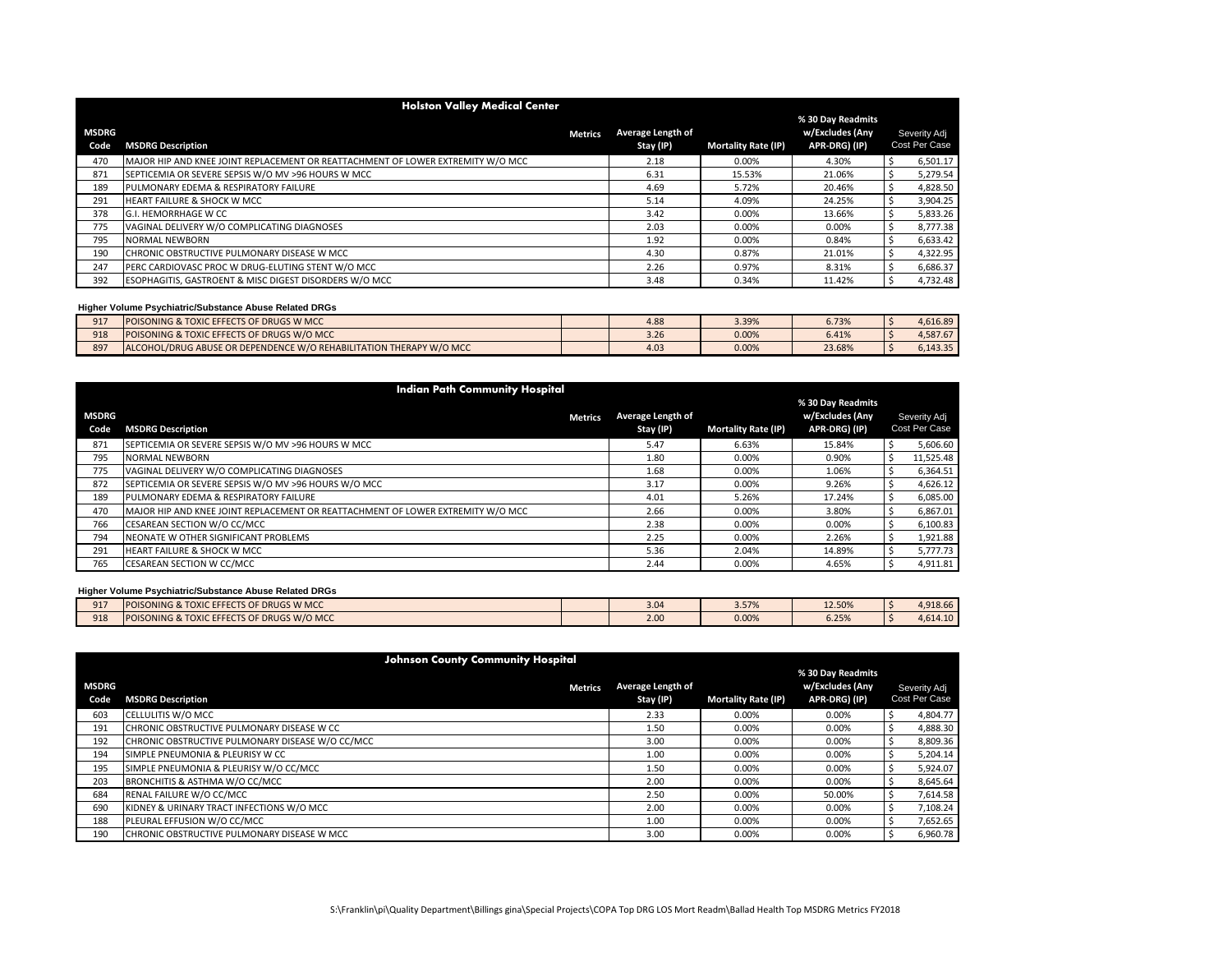|               | <b>Johnson City Medical Center</b>                                              |                                |                            |                                                       |  |          |  |  |  |  |  |
|---------------|---------------------------------------------------------------------------------|--------------------------------|----------------------------|-------------------------------------------------------|--|----------|--|--|--|--|--|
| MSDRG<br>Code | <b>Metrics</b><br><b>MSDRG Description</b>                                      | Average Length of<br>Stay (IP) | <b>Mortality Rate (IP)</b> | % 30 Day Readmits<br>w/Excludes (Any<br>APR-DRG) (IP) |  |          |  |  |  |  |  |
| 871           | SEPTICEMIA OR SEVERE SEPSIS W/O MV >96 HOURS W MCC                              | 6.51                           | 16.62%                     | 20.46%                                                |  | 5,941.86 |  |  |  |  |  |
| 470           | MAJOR HIP AND KNEE JOINT REPLACEMENT OR REATTACHMENT OF LOWER EXTREMITY W/O MCC | 2.32                           | 0.00%                      | 3.41%                                                 |  | 5,716.11 |  |  |  |  |  |
| 795           | <b>NORMAL NEWBORN</b>                                                           | 1.74                           | 0.00%                      | 2.29%                                                 |  | 7,144.15 |  |  |  |  |  |
| 775           | VAGINAL DELIVERY W/O COMPLICATING DIAGNOSES                                     | 2.00                           | 0.00%                      | 1.97%                                                 |  | 6,040.61 |  |  |  |  |  |
| 189           | PULMONARY EDEMA & RESPIRATORY FAILURE                                           | 4.92                           | 15.75%                     | 21.08%                                                |  | 6,782.88 |  |  |  |  |  |
| 378           | <b>G.I. HEMORRHAGE W CC</b>                                                     | 3.46                           | 1.18%                      | 16.10%                                                |  | 7,157.80 |  |  |  |  |  |
| 247           | PERC CARDIOVASC PROC W DRUG-ELUTING STENT W/O MCC                               | 2.26                           | 0.82%                      | 11.72%                                                |  | 4,827.49 |  |  |  |  |  |
| 291           | <b>HEART FAILURE &amp; SHOCK W MCC</b>                                          | 5.21                           | 5.62%                      | 27.86%                                                |  | 5,102.38 |  |  |  |  |  |
| 603           | <b>CELLULITIS W/O MCC</b>                                                       | 3.50                           | 0.00%                      | 12.50%                                                |  | 5,115.37 |  |  |  |  |  |
| 190           | CHRONIC OBSTRUCTIVE PULMONARY DISEASE W MCC                                     | 4.47                           | 1.32%                      | 19.51%                                                |  | 5,544.91 |  |  |  |  |  |

| 885 | <b>PSYCHOSES</b>                                                    | 5.25 | 0.00% | 10.67% | 2,680.86 |
|-----|---------------------------------------------------------------------|------|-------|--------|----------|
| 881 | <b>DEPRESSIVE NEUROSES</b>                                          | 4.57 | 0.00% | 0.00%  | 3,758.51 |
| 897 | ALCOHOL/DRUG ABUSE OR DEPENDENCE W/O REHABILITATION THERAPY W/O MCC | 4.04 | 0.50% | 16.67% | 4,490.99 |
| 880 | ACUTE ADJUSTMENT REACTION & PSYCHOSOCIAL DYSFUNCTION                | 4.50 | 0.00% | 2.94%  | 3,953.84 |
| 918 | POISONING & TOXIC EFFECTS OF DRUGS W/O MCC                          | 2.88 | 0.00% | 2.68%  | 5,553.11 |
| 917 | POISONING & TOXIC EFFECTS OF DRUGS W MCC                            | 4.59 | 2.58% | 12.41% | 5,633.99 |
| 883 | <b>DISORDERS OF PERSONALITY &amp; IMPULSE CONTROL</b>               | 6.91 | 0.00% | 0.00%  | 3,507.39 |

|                      | <b>Johnston Memorial Hospital</b>                                               |                                |                            |                                                       |                               |
|----------------------|---------------------------------------------------------------------------------|--------------------------------|----------------------------|-------------------------------------------------------|-------------------------------|
| <b>MSDRG</b><br>Code | <b>Metrics</b><br><b>MSDRG Description</b>                                      | Average Length of<br>Stay (IP) | <b>Mortality Rate (IP)</b> | % 30 Day Readmits<br>w/Excludes (Any<br>APR-DRG) (IP) | Severity Adj<br>Cost Per Case |
| 871                  | SEPTICEMIA OR SEVERE SEPSIS W/O MV >96 HOURS W MCC                              | 4.85                           | 11.04%                     | 23.03%                                                | 4,759.10                      |
| 775                  | VAGINAL DELIVERY W/O COMPLICATING DIAGNOSES                                     | 2.23                           | 0.00%                      | 2.16%                                                 | 9,090.67                      |
| 872                  | SEPTICEMIA OR SEVERE SEPSIS W/O MV >96 HOURS W/O MCC                            | 3.02                           | 0.34%                      | 8.79%                                                 | 4,389.16                      |
| 794                  | NEONATE W OTHER SIGNIFICANT PROBLEMS                                            | 2.50                           | 0.00%                      | 1.26%                                                 | 2,630.33                      |
| 795                  | NORMAL NEWBORN                                                                  | 1.97                           | 0.00%                      | 0.85%                                                 | 15,264.70                     |
| 190                  | CHRONIC OBSTRUCTIVE PULMONARY DISEASE W MCC                                     | 3.53                           | 1.72%                      | 27.19%                                                | 5,259.63                      |
| 189                  | PULMONARY EDEMA & RESPIRATORY FAILURE                                           | 3.66                           | 10.91%                     | 23.66%                                                | 5,481.42                      |
| 378                  | <b>G.I. HEMORRHAGE W CC</b>                                                     | 2.78                           | 0.95%                      | 20.41%                                                | 6,074.20                      |
| 291                  | <b>HEART FAILURE &amp; SHOCK W MCC</b>                                          | 4.14                           | 5.76%                      | 29.55%                                                | 4,491.62                      |
| 470                  | MAJOR HIP AND KNEE JOINT REPLACEMENT OR REATTACHMENT OF LOWER EXTREMITY W/O MCC | 2.60                           | 0.00%                      | 1.60%                                                 | 5,976.39                      |

| 917 | <b>POISONING &amp; TOXIC EFFECTS OF DRUGS W MCC</b>                 | 3.3 <sub>c</sub> | 2.33% | 10.00% | 4.682.58 |
|-----|---------------------------------------------------------------------|------------------|-------|--------|----------|
| 897 | LCOHOL/DRUG ABUSE OR DEPENDENCE W/O REHABILITATION THERAPY W/O MCC. | $\sim$<br>2.5    | 0.00% | 15.00% | 4,585.87 |
| 918 | POISONING & TOXIC EFFECTS OF DRUGS W/O MCC                          | 11<br>2.15       | 0.00% | 13.64% | 4.873.52 |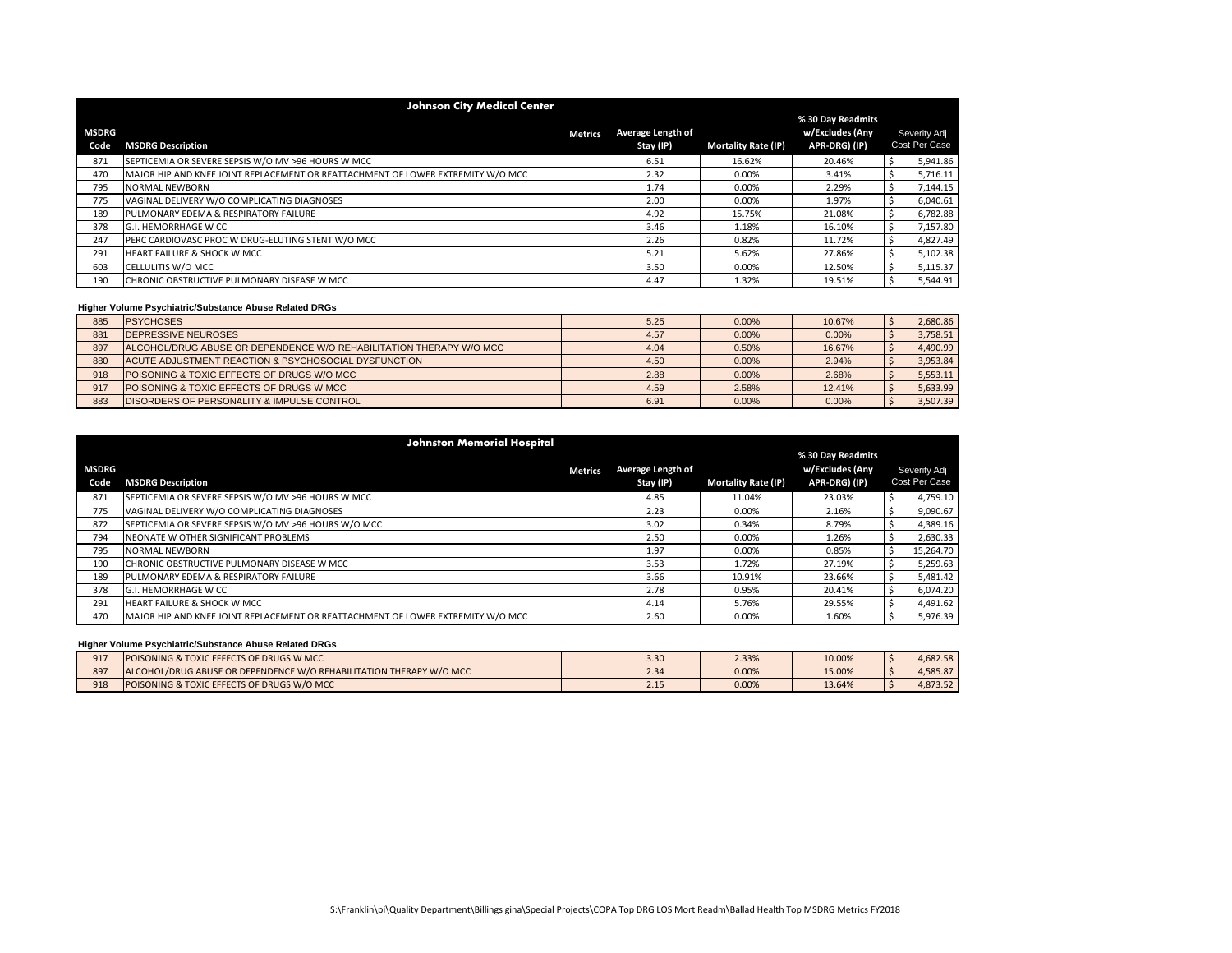|                      | <b>Lonesome Pine Hospital</b>                        |                |                                |                            |                                                       |                               |
|----------------------|------------------------------------------------------|----------------|--------------------------------|----------------------------|-------------------------------------------------------|-------------------------------|
| <b>MSDRG</b><br>Code | <b>MSDRG Description</b>                             | <b>Metrics</b> | Average Length of<br>Stay (IP) | <b>Mortality Rate (IP)</b> | % 30 Day Readmits<br>w/Excludes (Any<br>APR-DRG) (IP) | Severity Adj<br>Cost Per Case |
| 189                  | PULMONARY EDEMA & RESPIRATORY FAILURE                |                | 3.30                           | 1.80%                      | 15.75%                                                | 5,398.67                      |
| 871                  | SEPTICEMIA OR SEVERE SEPSIS W/O MV >96 HOURS W MCC   |                | 4.00                           | 6.22%                      | 21.47%                                                | 4,795.76                      |
| 795                  | <b>NORMAL NEWBORN</b>                                |                | 1.96                           | 0.00%                      | 0.00%                                                 | 11,706.26                     |
| 775                  | VAGINAL DELIVERY W/O COMPLICATING DIAGNOSES          |                | 2.20                           | 0.00%                      | 0.99%                                                 | 10,078.01                     |
| 872                  | SEPTICEMIA OR SEVERE SEPSIS W/O MV >96 HOURS W/O MCC |                | 3.46                           | 1.08%                      | 16.44%                                                | 5,628.54                      |
| 291                  | <b>HEART FAILURE &amp; SHOCK W MCC</b>               |                | 3.75                           | 0.00%                      | 31.75%                                                | 4,631.00                      |
| 193                  | SIMPLE PNEUMONIA & PLEURISY W MCC                    |                | 3.64                           | 2.90%                      | 33.90%                                                | 5,567.83                      |
| 766                  | CESAREAN SECTION W/O CC/MCC                          |                | 2.49                           | 0.00%                      | 0.00%                                                 | 7,642.66                      |
| 378                  | G.I. HEMORRHAGE W CC                                 |                | 2.65                           | 0.00%                      | 4.55%                                                 | 6,363.88                      |
| 690                  | KIDNEY & URINARY TRACT INFECTIONS W/O MCC            |                | 4.52                           | 0.00%                      | 11.63%                                                | 7,088.15                      |

| 918 | <b>POISONING &amp; TOXIC EFFECTS OF</b><br><b>DF DRUGS W/O MCC</b>           | 2 Q4<br>$\sim$ | 0.00% | 4.76%  | $212.21$<br>      |
|-----|------------------------------------------------------------------------------|----------------|-------|--------|-------------------|
| 917 | <b>TOXIC EFFECTS OF</b><br><b>DF DRUGS W MCC</b><br><b>POISONING &amp; Y</b> | 2.28           | 0.00% | 13.33% | 512.24<br>.513.24 |

|       |                                                      | <b>Norton Community Hospital</b> |                |                   |                            |                   |               |
|-------|------------------------------------------------------|----------------------------------|----------------|-------------------|----------------------------|-------------------|---------------|
|       |                                                      |                                  |                |                   |                            | % 30 Day Readmits |               |
| MSDRG |                                                      |                                  | <b>Metrics</b> | Average Length of |                            | w/Excludes (Any   | Severity Adj  |
| Code  | <b>MSDRG Description</b>                             |                                  |                | Stay (IP)         | <b>Mortality Rate (IP)</b> | APR-DRG) (IP)     | Cost Per Case |
| 871   | SEPTICEMIA OR SEVERE SEPSIS W/O MV >96 HOURS W MCC   |                                  |                | 3.55              | 4.28%                      | 17.09%            | 4,147.98      |
| 872   | SEPTICEMIA OR SEVERE SEPSIS W/O MV >96 HOURS W/O MCC |                                  |                | 2.55              | 0.00%                      | 7.75%             | 4,556.58      |
| 795   | NORMAL NEWBORN                                       |                                  |                | 2.24              | 0.00%                      | 2.96%             | 25,066.40     |
| 190   | CHRONIC OBSTRUCTIVE PULMONARY DISEASE W MCC          |                                  |                | 3.36              | 0.00%                      | 13.60%            | 5,920.22      |
| 291   | <b>HEART FAILURE &amp; SHOCK W MCC</b>               |                                  |                | 3.35              | 3.19%                      | 16.05%            | 4,366.45      |
| 189   | PULMONARY EDEMA & RESPIRATORY FAILURE                |                                  |                | 3.19              | 2.38%                      | 29.41%            | 5,765.24      |
| 193   | SIMPLE PNEUMONIA & PLEURISY W MCC                    |                                  |                | 2.78              | 1.20%                      | 10.13%            | 3,932.14      |
| 775   | VAGINAL DELIVERY W/O COMPLICATING DIAGNOSES          |                                  |                | 2.05              | 0.00%                      | 0.00%             | 12,882.46     |
| 378   | G.I. HEMORRHAGE W CC                                 |                                  |                | 2.49              | 2.86%                      | 6.67%             | 6,816.74      |
| 603   | <b>CELLULITIS W/O MCC</b>                            |                                  |                | 2.14              | 0.00%                      | 11.11%            | 4,968.06      |

| 917 | <b>POISONING &amp; TOXIC EFFECTS OF DRUGS W MCC</b>                      | 2.00 | 0.00% | 9.30%  | 3.936.55 |
|-----|--------------------------------------------------------------------------|------|-------|--------|----------|
| 896 | <b>ALCOHOL/DRUG ABUSE OR DEPENDENCE W/O REHABILITATION THERAPY W MCC</b> | 2.78 | 0.00% | 29.41% | 3.879.38 |
| 918 | <b>POISONING &amp; TOXIC EFFECTS OF DRUGS W/O MCC</b>                    | 1.23 | 0.00% | 7.69%  | 4.464.55 |
| 897 | ALCOHOL/DRUG ABUSE OR DEPENDENCE W/O REHABILITATION THERAPY W/O MCC      | 2.00 | 0.00% | 10.00% | 5.411.35 |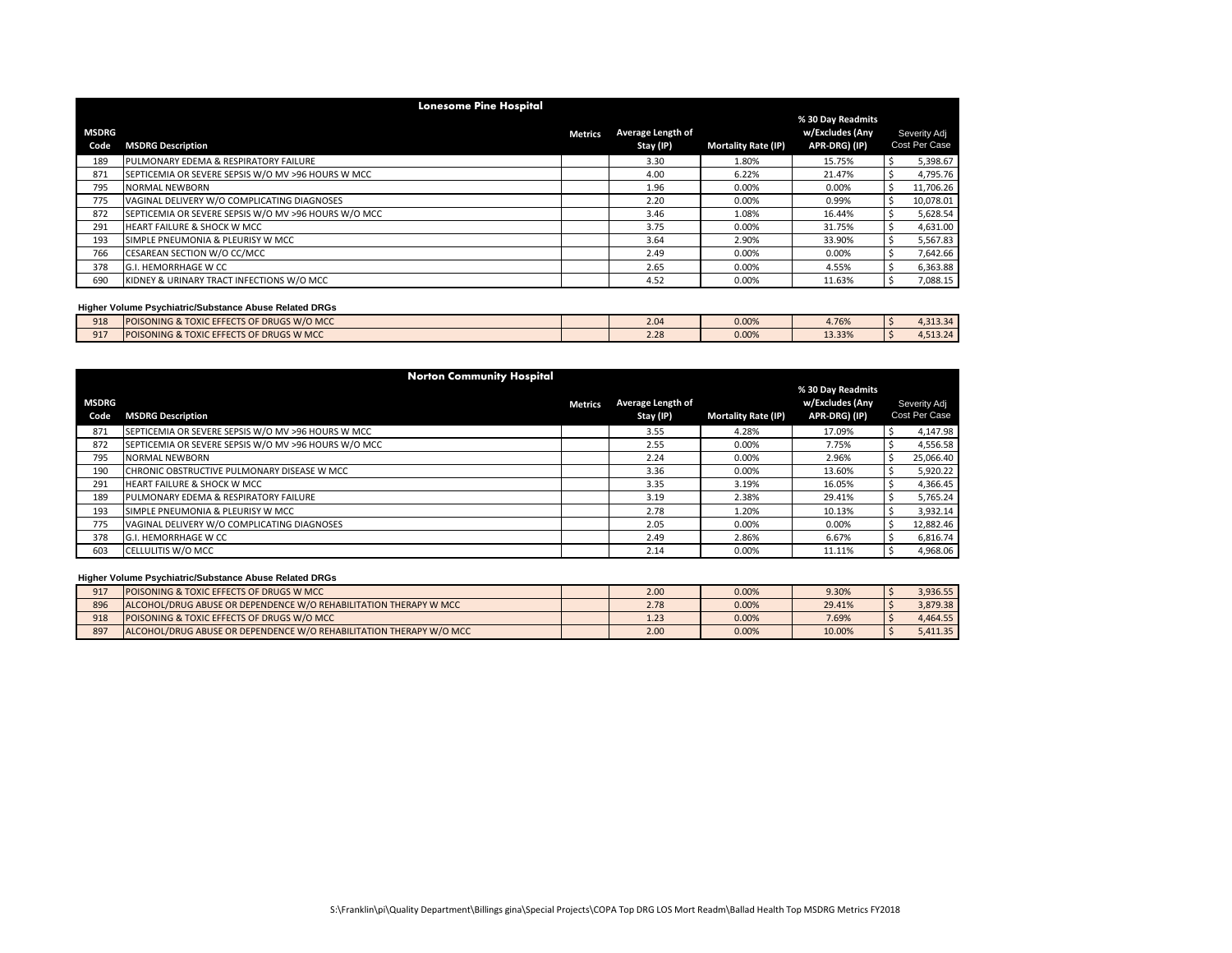|                      | <b>Russell County Hospital</b>                         |                |                                |                            |                                                       |                               |
|----------------------|--------------------------------------------------------|----------------|--------------------------------|----------------------------|-------------------------------------------------------|-------------------------------|
| <b>MSDRG</b><br>Code | <b>MSDRG Description</b>                               | <b>Metrics</b> | Average Length of<br>Stay (IP) | <b>Mortality Rate (IP)</b> | % 30 Day Readmits<br>w/Excludes (Any<br>APR-DRG) (IP) | Severity Adj<br>Cost Per Case |
| 871                  | SEPTICEMIA OR SEVERE SEPSIS W/O MV >96 HOURS W MCC     |                | 3.45                           | 7.87%                      | 18.03%                                                | 4,411.75                      |
| 189                  | PULMONARY EDEMA & RESPIRATORY FAILURE                  |                | 2.52                           | 9.09%                      | 14.29%                                                | 5,807.24                      |
| 190                  | CHRONIC OBSTRUCTIVE PULMONARY DISEASE W MCC            |                | 3.15                           | 1.52%                      | 31.58%                                                | 6,784.73                      |
| 193                  | SIMPLE PNEUMONIA & PLEURISY W MCC                      |                | 3.50                           | 0.00%                      | 13.51%                                                | 5,608.75                      |
| 291                  | <b>HEART FAILURE &amp; SHOCK W MCC</b>                 |                | 3.85                           | 10.00%                     | 25.71%                                                | 6,527.31                      |
| 392                  | ESOPHAGITIS, GASTROENT & MISC DIGEST DISORDERS W/O MCC |                | 1.79                           | 0.00%                      | 15.79%                                                | 5,814.70                      |
| 872                  | SEPTICEMIA OR SEVERE SEPSIS W/O MV >96 HOURS W/O MCC   |                | 3.16                           | 0.00%                      | 2.86%                                                 | 5,931.08                      |
| 191                  | CHRONIC OBSTRUCTIVE PULMONARY DISEASE W CC             |                | 2.29                           | 0.00%                      | 18.52%                                                | 6,495.17                      |
| 378                  | G.I. HEMORRHAGE W CC                                   |                | 2.42                           | 0.00%                      | 8.33%                                                 | 6,860.42                      |
| 690                  | KIDNEY & URINARY TRACT INFECTIONS W/O MCC              |                | 2.74                           | 0.00%                      | 4.55%                                                 | 7,034.12                      |

| 885 | <b>PSYCHOSES</b>                           | 8.00 | 0.00% | 0.00% | 485.20   |
|-----|--------------------------------------------|------|-------|-------|----------|
| 881 | <b>DEPRESSIVE NEUROSES</b>                 | 5.95 | 0.00% |       | 8.318.75 |
| 882 | NEUROSES EXCEPT DEPRESSIVE                 | 3.4. | 0.00% |       | 4.670.09 |
| 918 | POISONING & TOXIC EFFECTS OF DRUGS W/O MCC | 1.63 | 0.00% | 7.41% | 4.841.28 |

| <b>Smyth County Community Hospital</b> |                                                                                 |                   |                            |                   |  |               |  |  |
|----------------------------------------|---------------------------------------------------------------------------------|-------------------|----------------------------|-------------------|--|---------------|--|--|
|                                        |                                                                                 |                   |                            | % 30 Day Readmits |  |               |  |  |
| <b>MSDRG</b>                           | <b>Metrics</b>                                                                  | Average Length of |                            | w/Excludes (Any   |  | Severity Adj  |  |  |
| Code                                   | <b>MSDRG Description</b>                                                        | Stay (IP)         | <b>Mortality Rate (IP)</b> | APR-DRG) (IP)     |  | Cost Per Case |  |  |
| 871                                    | SEPTICEMIA OR SEVERE SEPSIS W/O MV >96 HOURS W MCC                              | 4.01              | 2.94%                      | 17.73%            |  | 5,192.50      |  |  |
| 190                                    | CHRONIC OBSTRUCTIVE PULMONARY DISEASE W MCC                                     | 2.66              | 0.00%                      | 15.38%            |  | 5,520.25      |  |  |
| 470                                    | MAJOR HIP AND KNEE JOINT REPLACEMENT OR REATTACHMENT OF LOWER EXTREMITY W/O MCC | 2.15              | 0.00%                      | 3.23%             |  | 7,347.05      |  |  |
| 189                                    | PULMONARY EDEMA & RESPIRATORY FAILURE                                           | 3.28              | 0.00%                      | 17.14%            |  | 6,658.16      |  |  |
| 872                                    | SEPTICEMIA OR SEVERE SEPSIS W/O MV >96 HOURS W/O MCC                            | 2.83              | 1.28%                      | 8.70%             |  | 5,597.49      |  |  |
| 291                                    | <b>HEART FAILURE &amp; SHOCK W MCC</b>                                          | 4.34              | 1.54%                      | 25.00%            |  | 6,899.68      |  |  |
| 193                                    | SIMPLE PNEUMONIA & PLEURISY W MCC                                               | 3.36              | 7.14%                      | 8.33%             |  | 5,235.78      |  |  |
| 603                                    | CELLULITIS W/O MCC                                                              | 3.12              | 0.00%                      | 11.54%            |  | 5,544.29      |  |  |
| 392                                    | ESOPHAGITIS, GASTROENT & MISC DIGEST DISORDERS W/O MCC                          | 2.29              | 0.00%                      | 8.33%             |  | 5,652.90      |  |  |
| 555                                    | SIGNS & SYMPTOMS OF MUSCULOSKELETAL SYSTEM & CONN TISSUE W MCC                  | 9.61              | 0.00%                      | 0.00%             |  | 15,018.24     |  |  |

| $Q1$ <sup>-</sup> | FECTS OF DRUGS W MCC<br><b>CEECCTC</b><br><b>POISONING &amp; T.</b><br><b>TOXIC</b><br>--- | 22<br>3.33 | 0.00% | 11 110/<br>11.1170 | 1.572.08 |
|-------------------|--------------------------------------------------------------------------------------------|------------|-------|--------------------|----------|
| 918               | EFFECTS OF DRUGS W/O MCC<br><b>POISONING &amp; TOXIC EFI</b><br>.                          | <b>LU</b>  | 0.00% | 50.00%             | 8.871.23 |